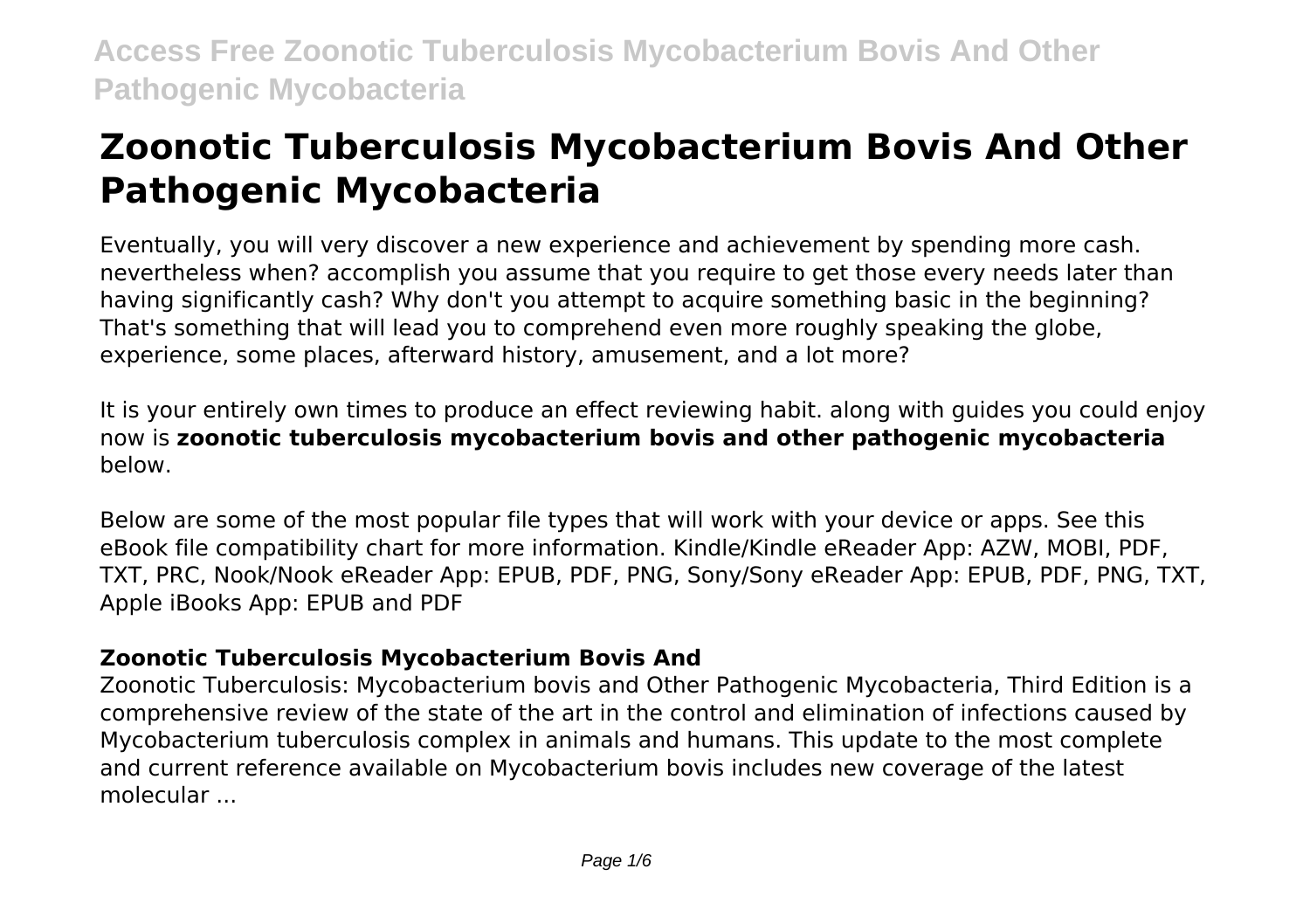# **Zoonotic Tuberculosis : Mycobacterium bovis and Other ...**

WHAT IS ZOONOTIC TB? Zoonotic tuberculosis (TB) is a form of tuberculosis in people caused by Mycobacterium bovis, which belongs to the M. tuberculosis complex . untreated It often affects sites other th an the lungs (extra - pulmonary), but in many cases is clinically indistinguishable from TB caused by M. tuberculosis.

### **ZOONOTIC TUBERCULOSIS - WHO**

We aimed to estimate the global occurrence of zoonotic tuberculosis (TB) caused by Mycobacterium bovis or M. caprae infections in humans by performing a multilingual, systematic review and analysis of relevant scientific literature of the last 2 decades. Although information from many parts of the world was not available, data from 61 countries suggested a low global disease incidence.

# **Zoonotic Mycobacterium bovis–induced Tuberculosis in ...**

Zoonotic Tuberculosis: Mycobacterium bovis and Other Pathogenic Mycobacteria, Third Edition is a comprehensive review of the state of the art in the control and elimination of infections caused by Mycobacterium tuberculosis complex in animals and humans. This update to the most complete and current reference available on Mycobacterium bovis includes new coverage of the latest molecular ...

# **Wiley: Zoonotic Tuberculosis: Mycobacterium bovis and ...**

Zoonotic tuberculosis is defined as human infection with Mycobacterium bovis.Although globally, India has the largest number of human tuberculosis cases and the largest cattle population, in which bovine tuberculosis is endemic, the burden of zoonotic tuberculosis is unknown.

# **Reconsidering Mycobacterium bovis as a proxy for zoonotic ...**

Zoonotic aspects of Mycobacterium bovis and Mycobacterium avium-intracellulare complex (MAC)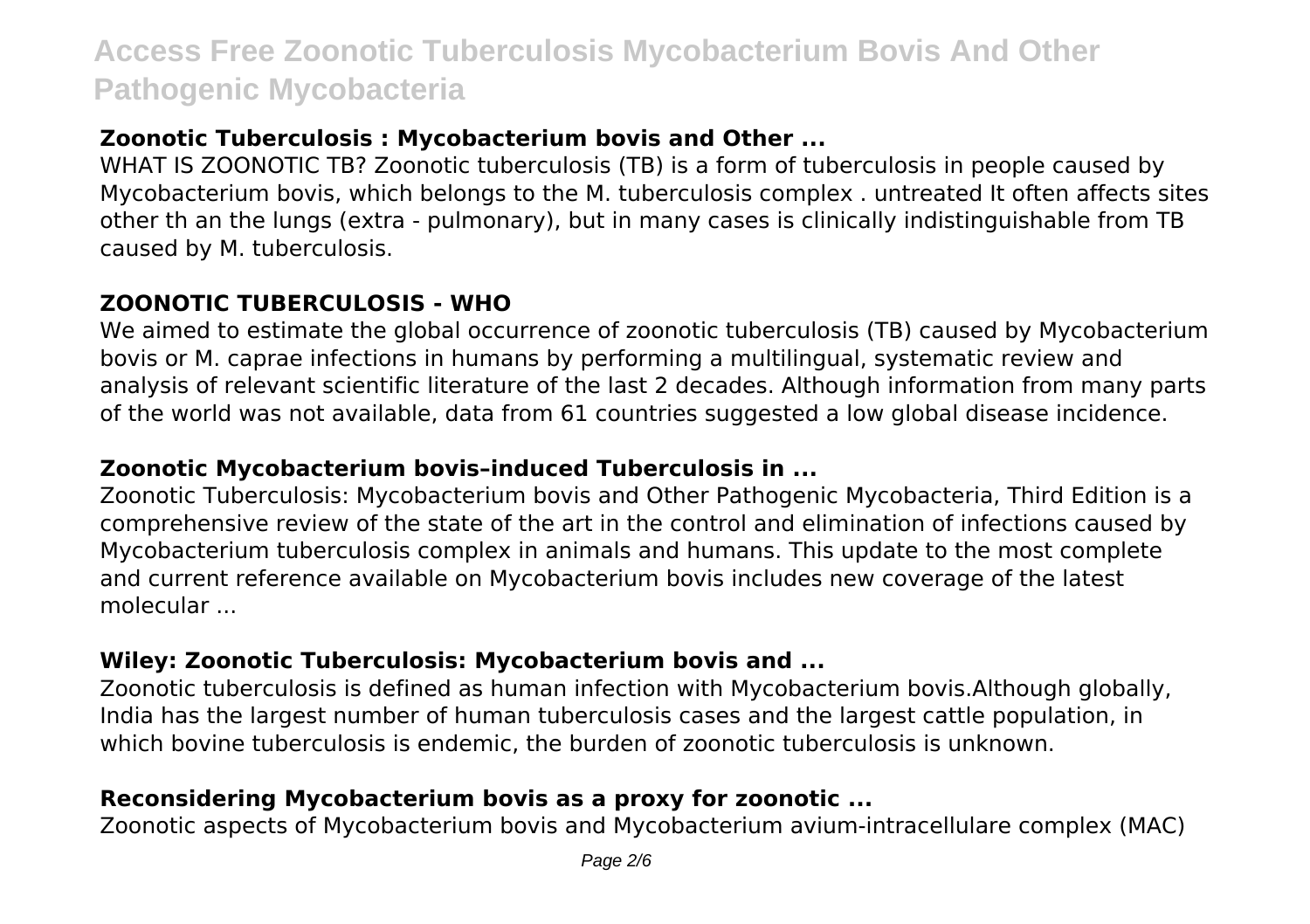Vet Res. May-Jun 2005 ;36(3):411 ... first, M. bovis, the causative agent of bovine tuberculosis, which belongs to the M. tuberculosis complex and has a broad host range including wildlife, captive wildlife, domestic livestock, non-human primates ...

#### **Zoonotic aspects of Mycobacterium bovis and Mycobacterium ...**

No assessment of the global consequences of zoonotic TB has yet been done. This may have been partially caused by the difficulty of differentiating TB caused by M. tuberculosis or M. bovis, which requires mycobacterial culture and the subsequent use of biochemical or molecular Zoonotic Mycobacterium bovis– induced Tuberculosis in Humans

#### **Zoonotic Mycobacterium bovis– induced Tuberculosis in Humans**

In view of the considerable and continuing public health significance of Mycobacterium bovis infection in humans and animals, WHO convened a meeting on zoonotic tuberculosis in Geneva in November 1993. The participants at the meeting reviewed the human ...

#### **Zoonotic tuberculosis (Mycobacterium bovis): memorandum ...**

Similar to Mycobacterium tuberculosis, exposure to M. bovis can lead to latent or active infection, with risk for eventual reactivation of latent disease, especially in immunocompromised hosts. To prevent exposure to M. bovis and other diseases, hunters are encouraged to use personal protective equipment while field-dressing deer.

### **Notes from the Field: Zoonotic Mycobacterium bovis Disease ...**

Mycobacterium bovis (M. bovis) is a slow-growing (16- to 20-hour generation time) aerobic bacterium and the causative agent of tuberculosis in cattle (known as bovine TB).It is related to Mycobacterium tuberculosis, the bacterium which causes tuberculosis in humans. M. bovis can jump the species barrier and cause tuberculosis-like infection in humans and other mammals.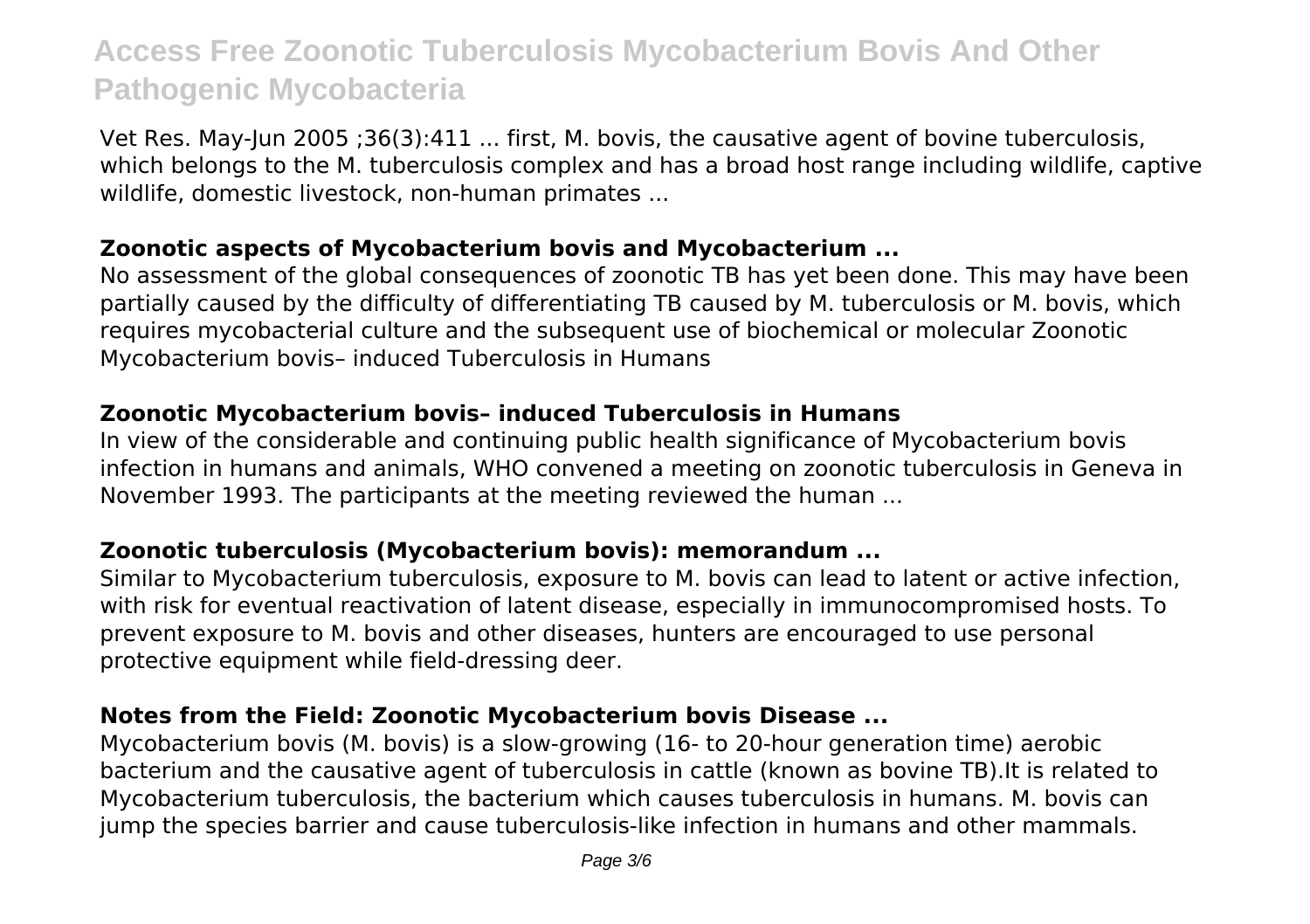#### **Mycobacterium bovis - Wikipedia**

Zoonotic TB is a form of tuberculosis in people caused by Mycobacterium bovis, which belongs to the M. tuberculosis complex.Cattle are the most important animal reservoir for M. bovis in relation to zoonotic exposure of humans, but the disease can affect many other species and become established in wildlife reservoirs. It results in important economic losses and trade barriers with a major ...

#### **WHO | Treatment and care**

Mycobacterium tuberculosis is recognised as the primary cause of human tuberculosis worldwide. However, substantial evidence suggests that the burden of Mycobacterium bovis, the cause of bovine tuberculosis, might be underestimated in human beings as the cause of zoonotic tuberculosis. In 2013, results from a systematic review and meta-analysis of global zoonotic tuberculosis showed that the ...

## **Zoonotic tuberculosis in human beings caused by ...**

Mycobacterium bovis (M. bovis) is another mycobacterium that can cause TB disease in people. M. bovis is most commonly found in cattle and other animals such as bison, elk, and deer. In people, M. bovis causes TB disease that can affect the lungs, lymph nodes, and other parts of the body. However, as with M. tuberculosis, not everyone infected ...

#### **Mycobacterium bovis (Bovine Tuberculosis) in Humans**

Mycobacterium bovis is the main causal agent of bovine tuberculosis that causes zoonotic tuberculosis in humans. The most common routes of transmission of the agent to human are airborne transmission, consumption of unpasteurized milk, direct contact with infected animals or untreated animal products. Conventional diagnostic methods in combination with modern molecular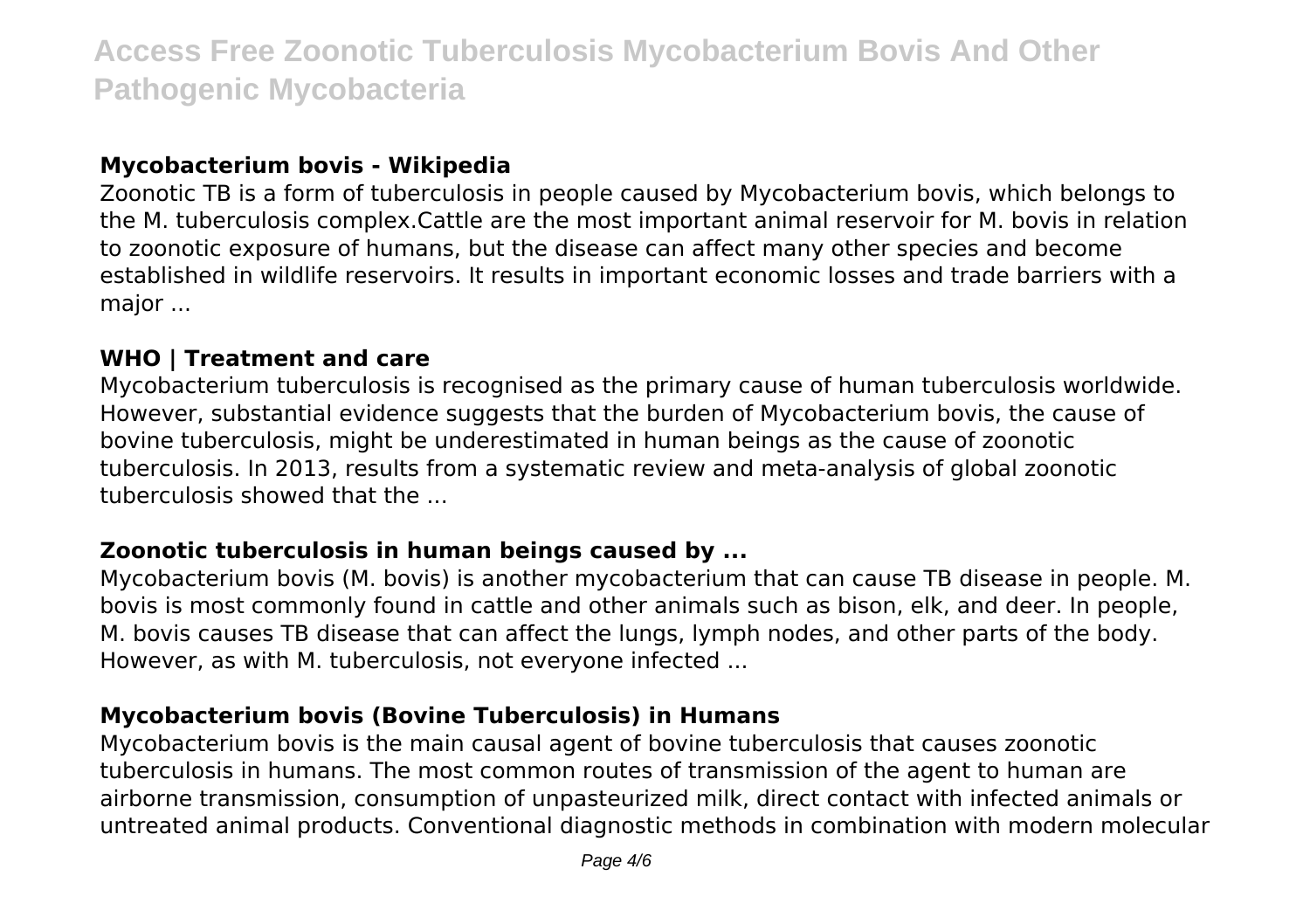and immunological ...

### **Zoonotic Tuberculosis: A Concern and Strategies to Combat ...**

Zoonotic tuberculosis (Mycobacterium bovis): Memorandumfrom a WHOmeeting (with the participation of FAO)\* In viewofthe considerable andcontinuing public health significance ofMycobacterium bovis infection in humans and animals, WHOconvened a meeting on zoonotic tuberculosis in Geneva in November 1993.

#### **Zoonotic tuberculosis (Mycobacterium bovis ...**

The assay targets the 27-bp difference in the C terminus of the hupB gene in M. tuberculosis (Rv2986c) and M. bovis (Mb3010c) to differentiate M. tuberculosis from M. bovis . The utility of the assay for direct detection of M. tuberculosis and M. bovis in bovine samples was confirmed in comparison with standard culture techniques ( 26 ).

#### **Occurrence of Overlooked Zoonotic Tuberculosis: Detection ...**

Zoonotic tuberculosis is a less common form of human tuberculosis that is caused by a related member of the Mycobacterium tuberculosis complex (M. bovis). The zoonotic form is primarily transmitted indirectly, through the consumption of contaminated milk, dairy products, or meat containing infected material.

### **Bovine tuberculosis: OIE - World Organisation for Animal ...**

Introduction. Mycobacterium bovis is the major causal agent of bovine tuberculosis (bTB) in cattle, the world's most neglected zoonotic disease that needs urgent attention, especially in developing countries [1, 2].The largest disease burden probably occurs in poor, marginalized, rural communities living in close proximity to animals, and with reduced access to safe food and health care. bTB ...